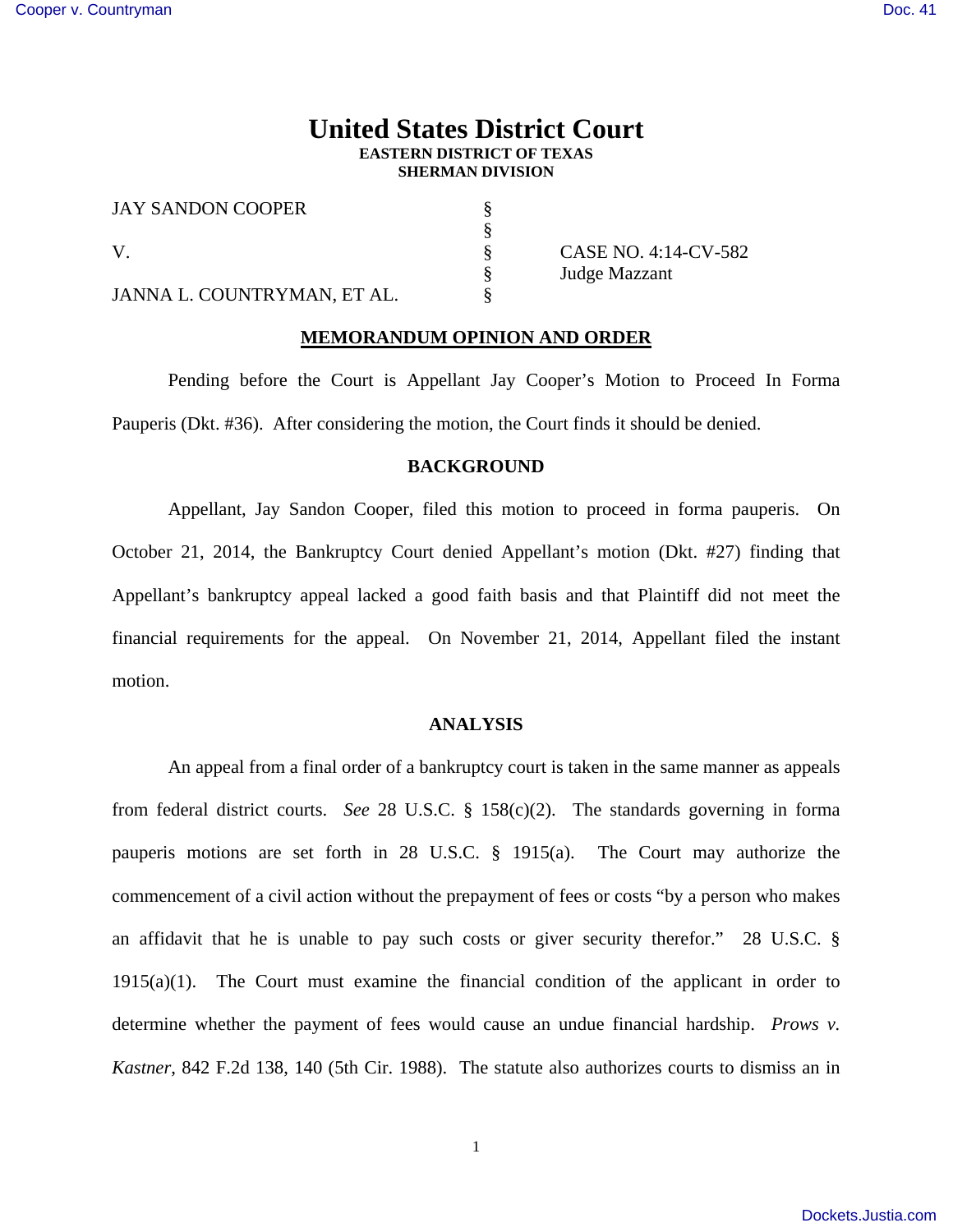forma pauperis action if the allegation of poverty is untrue or if the action or appeal (i) is frivolous or malicious; (ii) fails to state a claim upon which relief may be granted; or (iii) seeks monetary relief from a defendant who is immune from such relief. 28 U.S.C. § 1915(e)(2).

 Appellant appears in this Court pro se. Appellant's affidavit indicates that neither he nor his spouse are currently employed, and his last date of employment was approximately July of 2011 (Dkt. #36, Ex. A). Appellant does receive approximately \$2,588.00 a month from a pension. *Id*. Appellant claims he has \$2,161.00 in monthly expenses; however, this amount includes \$790.00 in utilities (electricity, heating fuel, water, sewer, and phone), which Appellant states he has not had water or gas in his home since 2008. *Id*. In addition, Appellant notes that his house has been sold in foreclosure, yet he includes an amount of \$200.00 in "homeowner's or renter's insurance." *Id*. Appellant also includes variable legal expenses for online research and postage. Regardless, Appellant's monthly income is \$2,588.00, and his expenses are \$2,161.00, leaving \$427.00 a month. The specific fees and costs at issue total only \$298.00. *See* 28 U.S.C. § 1930 (Judicial Conference Schedule of Fees, effective December 1, 2014); *see also* 28 U.S.C. § 1930(c) (adding a \$5 fee to the filing of a notice of appeal). The Appellant's affidavit in support of his in forma pauperis request, even accepted at face value, appears to show that he has the funds to pay these costs. *See Prows*, 842 F.2d at 140 ("Section 1915 is intended to provide access to federal courts for plaintiffs who lack the financial resources to pay any part of the statutory filing costs."). Accordingly, the Court finds Appellant's motion to proceed in forma pauperis should be denied.

#### **CONCLUSION**

 Based on the foregoing, the Court finds that Appellant Jay Cooper's Motion to Proceed In Forma Pauperis (Dkt. #36) is hereby **DENIED**.